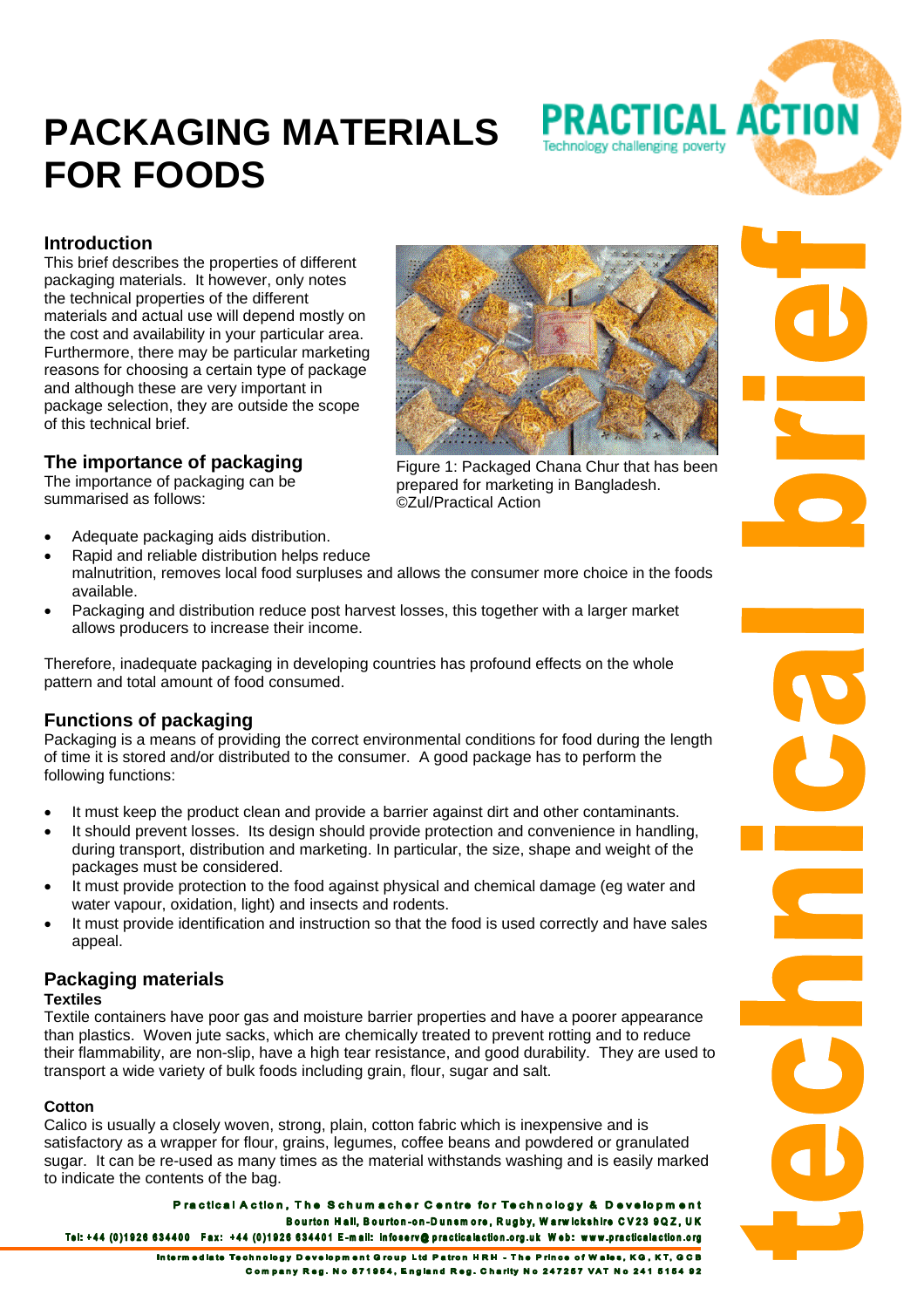Muslin and cheesecloth are open-mesh, light fabrics used to wrap soft foods, which they help hold together in the desired shape. Processed meats, smoked shoulders of ham, etc, are tightly wrapped in cheesecloth, before being packaged into cellophane, wax paper etc.

Both muslin bags and cheesecloth wrappers have to be cut open and can seldom be re-used. It is a very cheap material, made in huge quantities because of its multiple applications, but it gives very little protection to food, and simply holds it together.

#### **Kenaf**

The kenaf plant grows in Central Asia, India, Africa and Cuba. It is chiefly used for making ropes and string but can be spun into a yarn which is fine enough to make a coarse canvas. In India, it is known as ambari or deccan hemp and in Africa, lipatam or gombo.

#### **Sisal**

Sisal is a fibre that comes from the agave family of plants. Sisal is resistant to salt water and therefore makes an ideal natural material from which to make rope. The nets in which hard fruits are transported are often hand-made from vegetable fibre.

#### **Wood**

Wooden shipping containers have traditionally been used for a wide range of solid and liquid foods including fruits, vegetables, tea and beer. Wood offers good mechanical protection, good stacking characteristics and a high weight-to-strength ratio. However, plastic containers have a lower cost and have largely replaced wood in many applications. The use of wood continues for some wines and spirits because the transfer of flavour compounds from the wooden barrels improves the quality of the product. Wooden tea chests are produced more cheaply than other containers in teaproducing countries and are still widely used. Wooden crates are imported for transporting fresh fruit and vegetables, fish etc. They are used to hold foods together and protect them from crushing, but otherwise offer little protection.

# **Traditional packaging materials**

In general these materials are used to hold foods but they offer little in the way of barrier properties needed for a long shelf life. The exception is glazed pottery, which although heavy, has excellent properties.

# **Leaves**

Banana or plantain leaves are the most common and widespread leaves used for wrapping foods, such as certain kinds of cheese and confectionery (guava cheese). Cornhusk is used to wrap corn paste or block brown sugar, and cooked foods of all sorts are wrapped into leaves. 'Pan' leaves are used for wrapping spices (India), they are an excellent solution for products that are quickly consumed, as they are cheap and readily available.

# **Vegetable fibres**

These natural raw materials are converted into fibres to produce the yarn, string or cord for packaging materials. Such materials, although categorised by the nature of the constituent fibre, have certain common characteristics. They are very flexible, to some extent resistant to tearing and permeable to water and water vapour. Their lightweight is an advantage in handling and transport.

The rough surface makes stacking easier in comparison to man-made fibre sacks, which slide due to their smooth surface. Another difference with man-made fibres is that the natural raw materials are bio-degradable when left in their pure state. However, they rot when moist limiting the number of times that they can be re-used.

#### **Bamboo and rattan**

These are widely used materials for basket making. Bamboo pots, cut out of the bamboo stem are also found.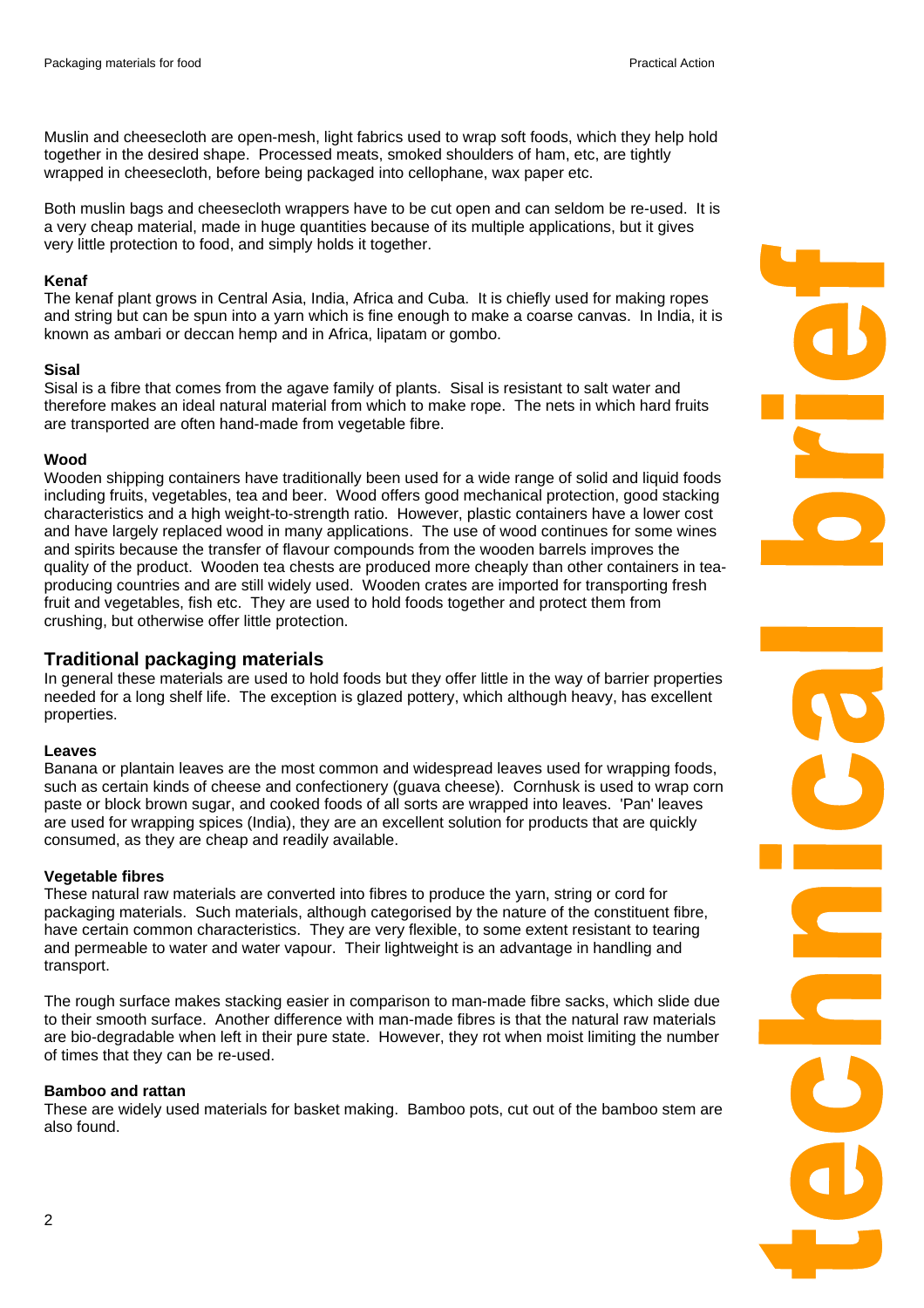# **Coconut palm**

Green coconut palm and papyrus leaves are frequently woven into bags or baskets, which are used for carrying meat and vegetables in many parts of the world. Palyra palm leaves are used to weave boxes in which items such as cooked foods are transported.

# **Treated skins**

Leather has been used for many centuries as a non-breakable container or bottle. Water and wine are frequently stored and transported in leather containers (camel, pig and kid goat hides). Manioc flour and solidified sugar are also packed in leather cases and pouches.

# **Earthenware**

Earthenware is used worldwide for storage of liquids and solid foods such as curd, yoghurt, beer, dried food, honey, etc. Corks, wooden lids, leaves, wax, plastic sheets, or combinations of these are used to seal the pots. If well sealed, it is a gas, moisture and lightproof container. Unglazed earthenware is porous and is very suitable for products that need cooling e.g. curd. Glazed pots are better for storing liquids e.g. oils, wine, as they are moisture proof and airtight, if properly sealed. All are lightproof and if clean, restrict the entry and growth of micro-organisms, insects and rodents. One should ensure that the glazing of the earthenware does not contain lead. Most traditionally glazed pots do have lead glazings which, although they are not really harmful for serving coffee or soup, should not be used for acid drinks and other products which are to be stored for a long time.

# **Metal**

Metal cans have a number of advantages over other types of container, including the following:

- they provide total protection of the contents
- they are convenient for ambient storage and presentation
- they are tamperproof.

However, the high cost of metal and the high manufacturing costs make cans expensive. They are heavier than other materials, except glass, and therefore have higher transport costs.

# **Glass**

Glass containers have the following advantages:

- they are impervious to moisture, gases, odours and micro-organisms
- they are inert and do not react with or migrate into food products
- they are suitable for heat processing when hermetically sealed
- they are re-useable and recyclable
- they are resealable
- they are transparent to display the contents
- they are rigid, to allow stacking without container damage.

The disadvantages of glass include:

- higher weight which incurs higher transport costs than other types of packaging
- lower resistance than other materials to fractures, scratches and thermal shock
- more variable dimensions than metal or plastic containers
- potentially serious hazards from glass splinters or fragments in foods.

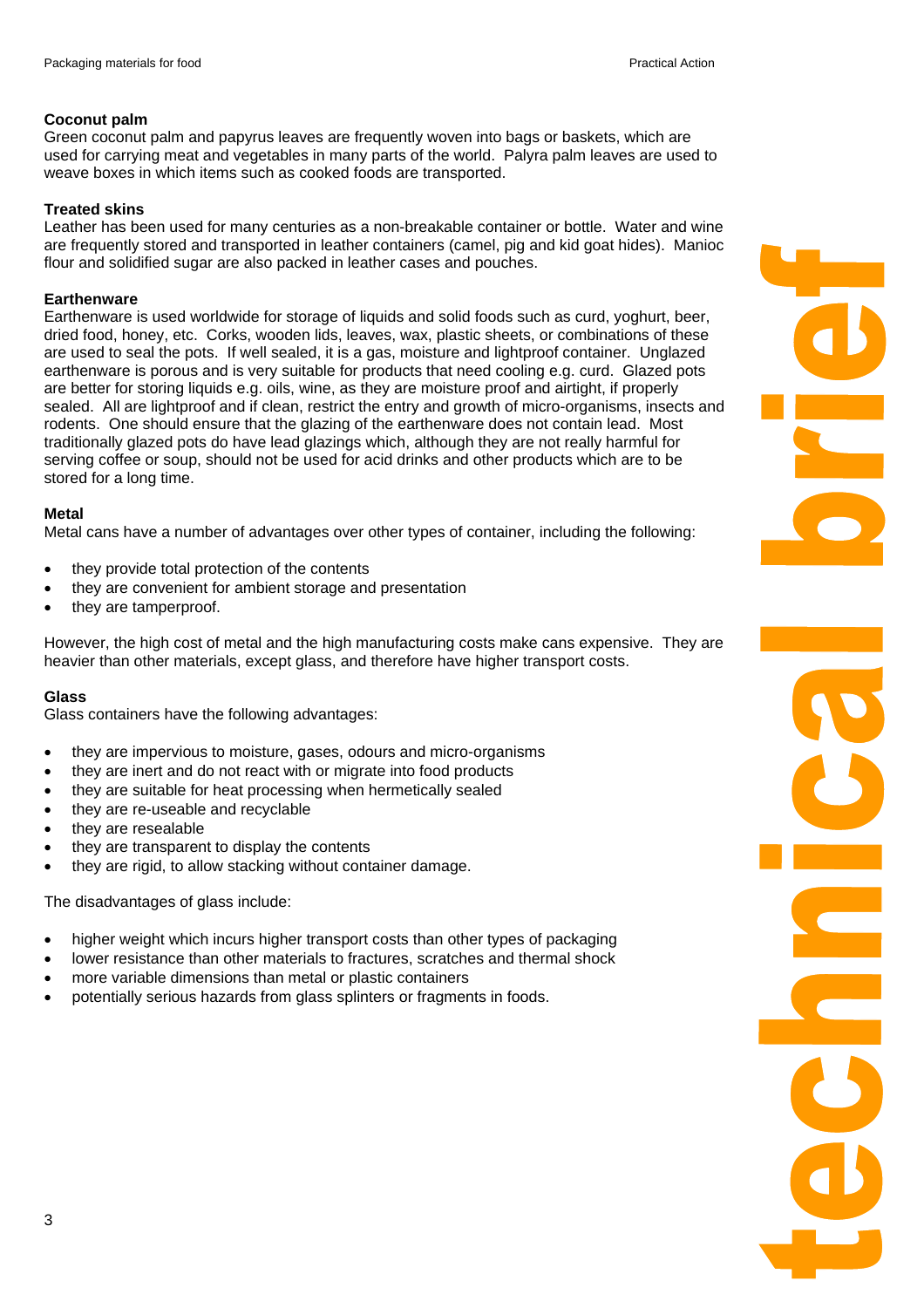# **Flexible films**

In general, flexible films have the following properties:

- their cost is relatively low
- they have good barrier properties against moisture and gases
- they are heat sealable to prevent leakage of contents
- they have wet and dry strength
- they are easy to handle and convenient for the manufacturer, retailer and consumer
- they add little weight to the product
- they fit closely to the shape of the food, thereby wasting little space during storage and distribution.

A summary of the different types of flexible films is as follows:

# **Cellulose**

Plain cellulose is a glossy transparent film which is odourless, tasteless and biodegradable (within approximately 100 days). It is tough and puncture resistant, although it tears easily. However, it is not heat sealable and the dimensions and permeability of the film vary with changes in humidity. It is used for foods that do not require a complete moisture or gas barrier.

# **Polypropylene**

Polypropylene is a clear glossy film with a high strength and is puncture resistance. It has moderate permeability to moisture, gases and odours, which is not affected by changes in humidity. It stretches, although less than polyethylene.

# **Polyethylene**

Low-density polyethylene is heat sealable, inert, odour free and shrinks when heated. It is a good moisture barrier but has a relatively high gas permeability, sensitivity to oils and poor odour resistance. It is less expensive than most films and is therefore widely used.

High-density polyethylene is stronger, thicker, less flexible and more brittle than low-density polyethylene and has lower permeability to gases and moisture. It has higher softening temperature (121ºC) and can therefore be heat sterilised. Sacks made from 0.03 0.15mm high-density polyethylene have a high tear strength, penetration resistance and seal strength. They are waterproof and chemically resistant and are used instead of paper sacks.

# **Other films**

Polystyrene is a brittle clear sparkling film which has high gas permeability. Polyvinylidene chloride is very strong and is therefore used in thin films. It has very low gas and water vapour permeabilities and is heat shrinkable and heat sealable. However, it has a brown tint which limits its use in some applications. Nylon has good mechanical properties a wide temperature range (from 60 to 200°C). However, the films are expensive to produce, they require high temperatures to form a heat seal, and the permeability changes at different storage humidities.

# **Coated films**

Films are coated with other polymers or aluminium to improve the barrier properties or to import heat sealability. For example, nitrocellulose is coated on one side of cellulose film to provide a moisture barrier but to retain oxygen permeability. A nitrocellulose coating on both sides of the film improves the barrier to oxygen, moisture and odours and enables the film to be heat sealed when broad seals are used. A coating of vinyl chloride or vinyl acetate gives a stiffer film which has



Figure 2: High quality chocolates sold in Lima, Peru following a small enterprise training course. ©Roger Bassil/Practical Action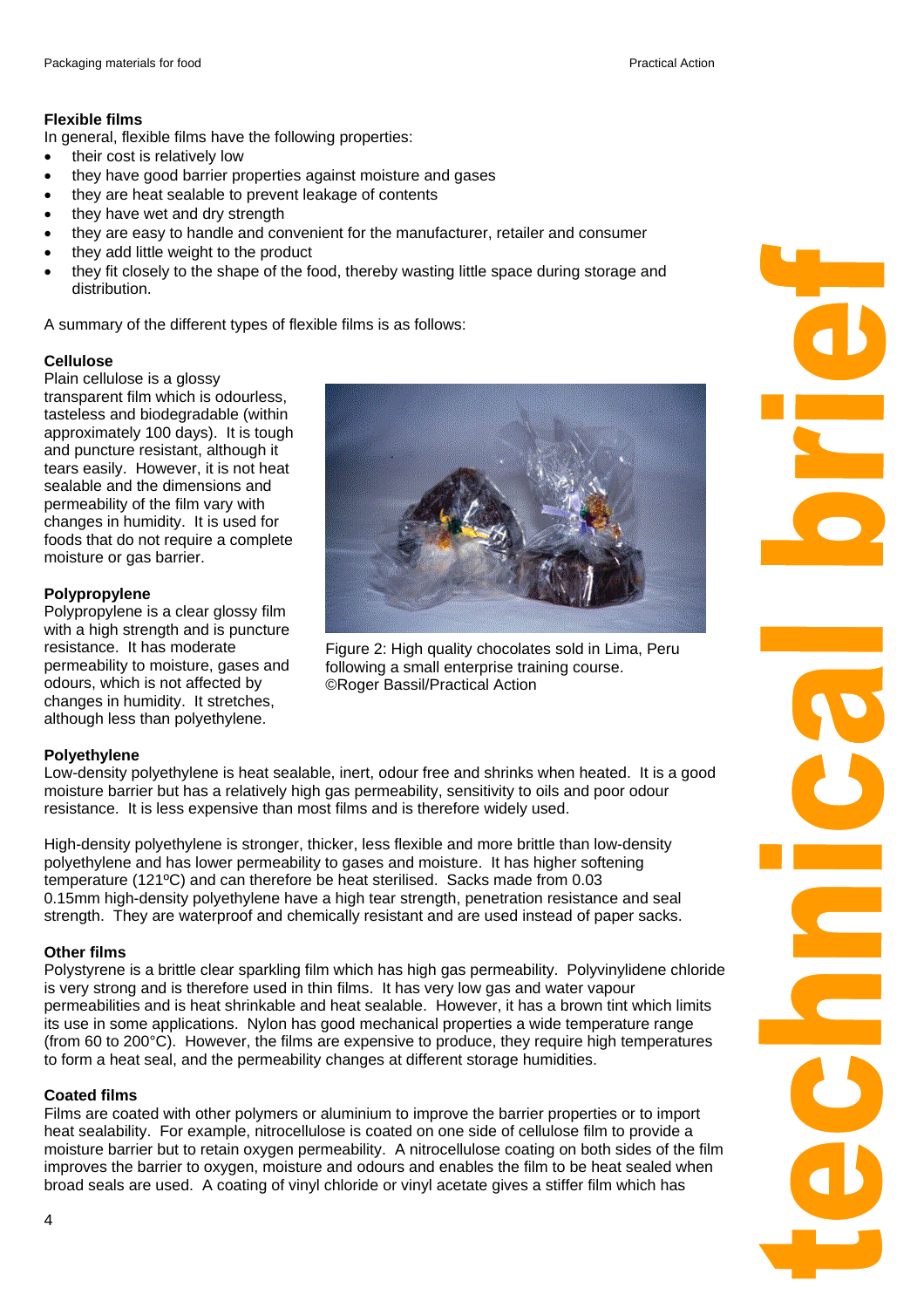intermediate permeability. Sleeves of this material are tough, stretchable and permeable to air, smoke and moisture. They are used, for example, for packaging meats before smoking and cooking.

A thin coating of aluminium produces a very good barrier to oils, gases, moisture, odours and light. The properties are shown in Table 1.

| <b>Film Type</b> | Coating                  | <b>Barriers to</b><br><b>Moisture</b> | Air/Odours | <b>Strength</b> | <b>Clarity</b>           | <b>Normal</b><br><b>Thickness</b> |
|------------------|--------------------------|---------------------------------------|------------|-----------------|--------------------------|-----------------------------------|
|                  |                          |                                       |            |                 |                          | <b>Micrometers</b>                |
| Cellulose        | $\overline{\phantom{0}}$ | $\star$                               | $***$      | $\star$         | $***$                    | $21 - 40$                         |
| Cellulose        | <b>PVDC</b>              | $***$                                 | $***$      | $\star$         | $***$                    | $19 - 42$                         |
| Cellulose        | Aluminium                | $***$                                 | $***$      | $\star$         | ٠                        | $21 - 42$                         |
| Cellulose        | Nitro-                   | $***$                                 | $***$      | $\star$         | $\blacksquare$           | $21 - 24$                         |
|                  | cellulose                |                                       |            |                 |                          |                                   |
| Polythene        |                          | $***$                                 | $\star$    | $***$           | $\star$                  | $25 - 200$                        |
| (low density)    |                          |                                       |            |                 |                          |                                   |
| Polythene        |                          | $***$                                 | $***$      | $***$           | $\star$                  | $350 - 1000$                      |
| (high density)   |                          |                                       |            |                 |                          |                                   |
| Polypropylene    | $\overline{\phantom{a}}$ | $***$                                 | $\star$    | $***$           | $***$                    | $20 - 40$                         |
| Polypropylene    | <b>PVDC</b>              | $***$                                 | $***$      | $***$           | $***$                    | $18 - 34$                         |
| Polypropylene    | Aluminium                | $***$                                 | $***$      | $***$           | $\overline{\phantom{a}}$ | $20 - 30$                         |
| Polyester        |                          | $***$                                 | $***$      | $***$           | $***$                    | $12 - 23$                         |
| Polyester        |                          | $***$                                 | $***$      | $***$           | $***$                    |                                   |
| Polyester        |                          | $***$                                 | $***$      | $***$           | ۰                        | $20 - 30$                         |

Table 1: Properties of selected packaging materials

 $*$  = low  $**$  = medium  $***$  = high. Thicker films of each type have better barrier properties than thinner films. PVDC = polyvinylidene chloride.

#### **Laminated films**

Lamination of two or more films improves the appearance, barrier properties or mechanical strength of a package.

# **Coextruded films**

This is the simultaneous extrusion of two or more layers of different polymers. Coextruded films have three main advantages over other types of film:

- They have very high barrier properties, similar to laminates but produced at a lower cost.
- They are thinner than laminates and are therefore easier to use on filling equipment.
- The layers do not separate.

Examples of the use of laminated and coextruded films are as follows:

| <b>Type of laminate</b>                                     | <b>Typical food application</b>               |  |  |  |
|-------------------------------------------------------------|-----------------------------------------------|--|--|--|
| Polyvinylidene chloride coated                              | Crisps, snackfoods, confectionery, ice cream, |  |  |  |
| polypropylene (2 layers)                                    | biscuits, chocolate                           |  |  |  |
| Polyvinylidene chloride coated polypropylene-               | Bakery products, cheese, confectionery, dried |  |  |  |
| polyethylene                                                | fruit, frozen vegetables                      |  |  |  |
| Cellulose-polyethylene-cellulose                            | Pies, crusty bread, bacon, coffee, cooked     |  |  |  |
|                                                             | meats, cheese                                 |  |  |  |
| Cellulose-acetate-paper-foil- polyethylene                  | Dried soups                                   |  |  |  |
| Metallised polyester-polyethylene                           | Coffee, dried milk                            |  |  |  |
| Polyethylene-aluminium-paper                                | Dried soup, dried vegetables, chocolate       |  |  |  |
| Tekle Qu Qelastad Iqueinstad films usad for faad naalcaning |                                               |  |  |  |

Table 2: Selected laminated films used for food packaging

| Type of coextrusion                    | <b>Application</b>                             |
|----------------------------------------|------------------------------------------------|
| High impact polystyrene- polyethylene  | Margarine, butter tubs                         |
| terephthalate                          |                                                |
| Polystyrene-polystyrene-polyvinylidene | Juices, milk bottles                           |
| chloride-polystyrene                   |                                                |
| Polystyrene-polystyrene-polyvinylidene | Butter, cheese, margarine, coffee, mayonnaise, |
| chloride-polyethylene                  | sauce tubs and bottles                         |

Table 3: Selected applications of coextruded films

# **Paper & cardboard**

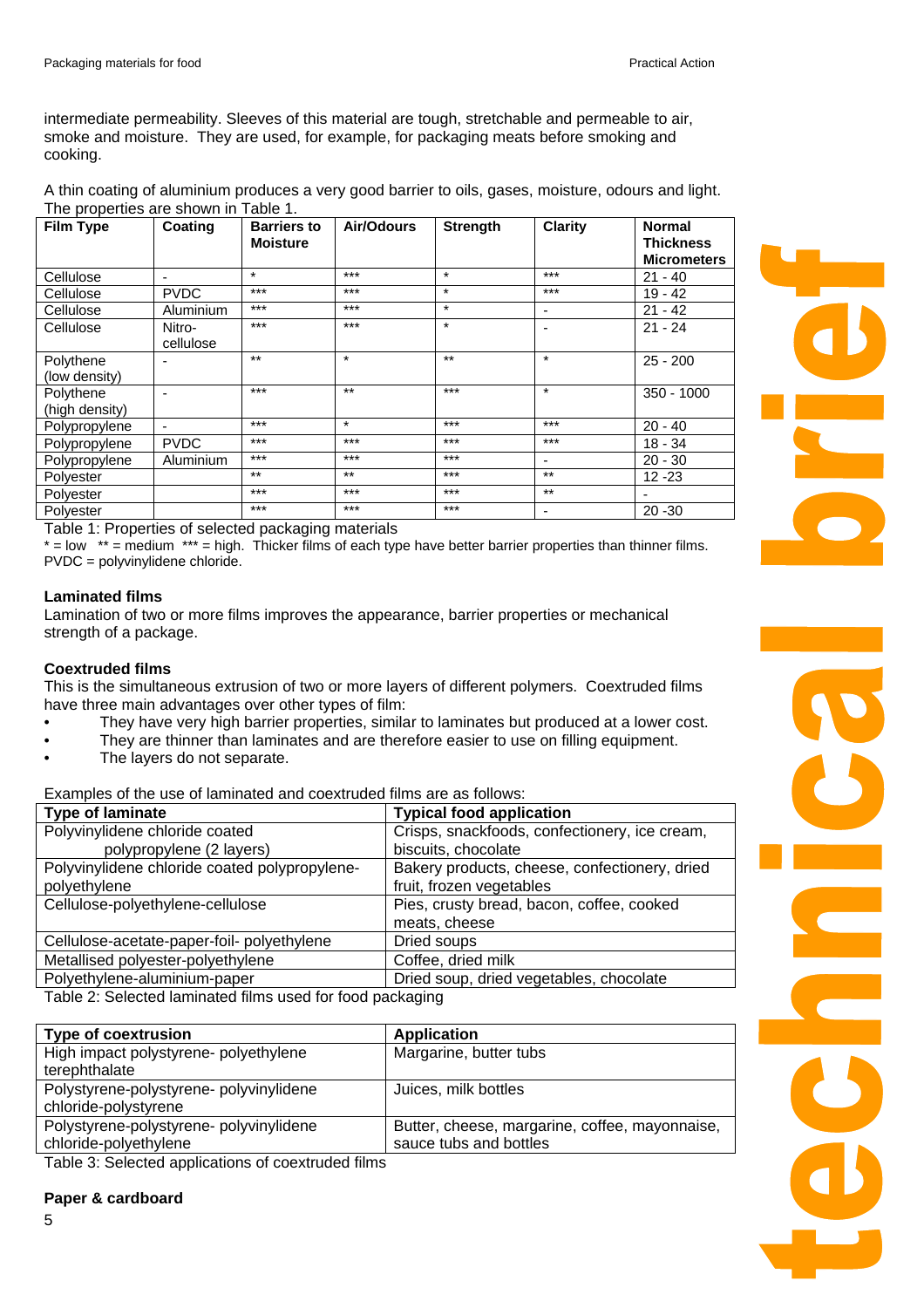'Sulphate' paper is strong and hence used for paper sacks for flour, sugar, fruits and vegetables. 'Sulphite' paper is lighter and weaker and is used for grocery bags and sweet wrappers, as an inner liner for biscuits and in laminations. Greaseproof paper is sulphite paper made resistant to oils and fats, for meat and dairy products. Glassine is a greaseproof sulphite paper which is given a high gloss. It is resistant to water when dry but loses its resistance once it becomes wet. Tissue paper is a soft paper used for example to protect fruits against dust and bruising.

Many papers are also treated with wax to provide a moisture barrier and allow the paper to be heat sealed. However, a simple wax coating is easily damaged by folding or by abrasive foods. This is overcome by laminating the wax between layers of paper and/or polyethylene. Waxed papers are used for bread wrappers and inner liners for cereal cartons.

Boards are made in a similar way to paper but are thicker to protect foods from mechanical damage. The main characteristics of board are thickness, stiffness, the ability to crease without cracking and the degree of whiteness. White board is suitable for contact with food and is often coated with polyethylene, polyvinyl chloride or wax for heat sealability. It is used for ice cream, chocolate and frozen food cartons. Chipboard is made from recycled paper and is not used in contact with foods (for example the outer cartons for tea and cereals). It is often lined with white board to improve the appearance and strength. Other types include paperboard and moulded paperboard trays (for example egg cartons).

# **References and Further Reading**

- *How to Package Food in Glass,* Practical Action Technical Brief
- *Solids Filling and Packaging,* Practical Action Technical Brief
- *Packaging, Food Cycle Technology Source Book,* IT Publications/UNIFEM, 1996
- *[Appropriate Food Packaging](http://www.developmentbookshop.com/book.phtml?isbn=1853395625),* Peter Fellows, Barry Axtell, ILO/TOOL, 1993
- *[Small-scale Food Processing: A Guide to Appropriate Equipment](http://www.developmentbookshop.com/book.phtml?isbn=1853395048),* Peter Fellows, Ann Hampton, IT Publications/ CTA, 1992
- *[Starting A Small Food Processing Enterprise,](http://www.developmentbookshop.com/book.phtml?isbn=1853393231)* Peter Fellows, Ernesto Franco, and Walter Rios, IT Publications/ACP-EU, 1996
- *[Training in Food Processing; Successful Approaches](http://www.developmentbookshop.com/book.phtml?isbn=1853394254),* Mike Battcock, Sue Azam-Ali, Barrie Axtell, and Peter Fellows, IT Publication, 1998

# **Further information**

Further information can be obtained about local costs and availability of different types of packaging from the following institutions:

World Packaging Organisation c/o STFI-Packforsk Box 5604 S-114 86 Stockholm Sweden Fax: +46 8 411 55 18 <http://www.packaging-technology.com/wpo/> Carl Olsmats General secretary Email: [carl.olsmats@stfi.se](mailto:carl.olsmats@stfi.se)

Institute of Packaging Ghana PO Box 2234 Tema Ghana Contact: President Kofi Essuman Tel: +233 20 81906867 E-mail: [iopghana@yahoo.com](mailto:iopghana@yahoo.com)  Website: [www.iopg.org](http://www.iopg.org/)

Institute of Packaging (UK) Willoughby House Broad Street **Stamford Lincolnshire** PE9 1PB United Kingdom Tel: +44 1780 759200 Fax: +44 1780 759220 E-mail: [iop@pi2.org.uk](mailto:iop@pi2.org.uk) Website: [www.pi2.org.uk](http://www.pi2.org.uk/)

Institute of Packaging Kenya P.O. Box 27543 Nyayo Nairobi Kenya Tel: +254 2 340447 Fax: +254 2 21 9755 Contact: Mr Samuel A Moturi E-mail: [sam\\_moturi@eankenya.com](mailto:sam_moturi@eankenya.com)